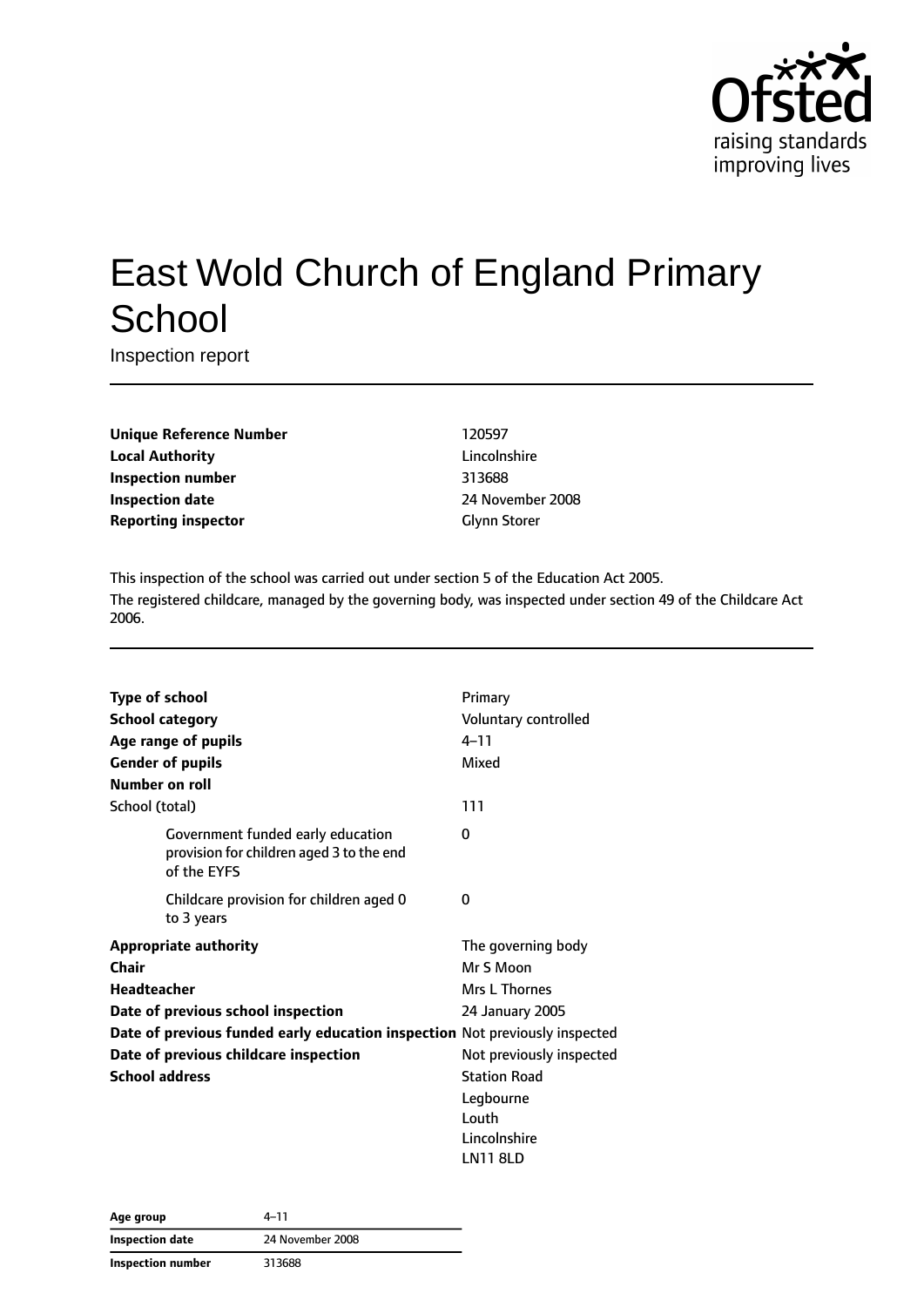**Telephone number** 01507 610060 **Fax number** 01507 602854

| Age group         | $4 - 11$         |
|-------------------|------------------|
| Inspection date   | 24 November 2008 |
| Inspection number | 313688           |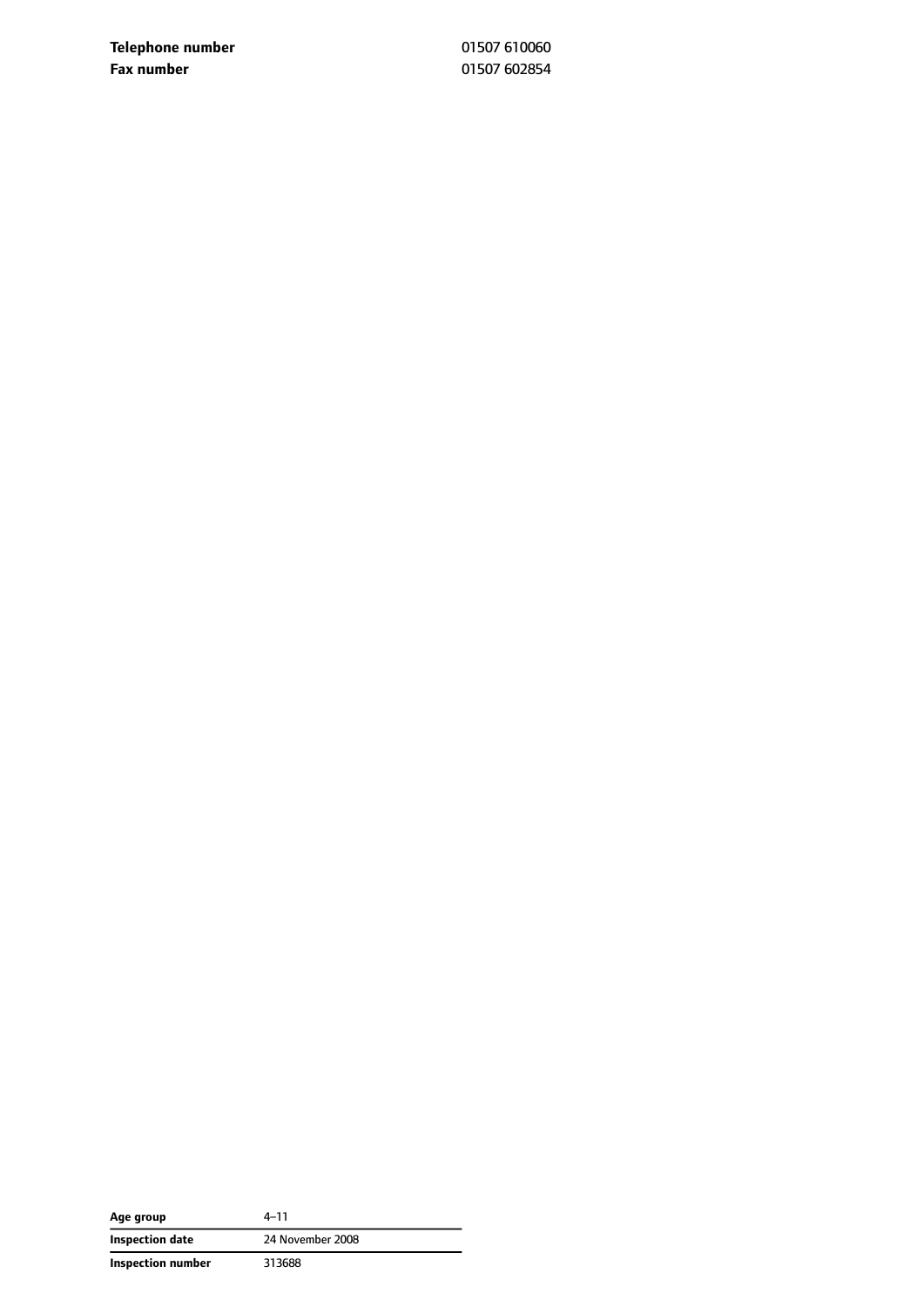.

#### Website: www.ofsted.gov.uk

This document may be reproduced in whole or in part for non-commercial educational purposes, provided that the information quoted is reproduced without adaptation and the source and date of publication are stated.

Further copies of this report are obtainable from the school. Under the Education Act 2005, the school must provide a copy of this report free of charge to certain categories of people. A charge not exceeding the full cost of reproduction may be made for any other copies supplied.

<sup>©</sup> Crown copyright 2008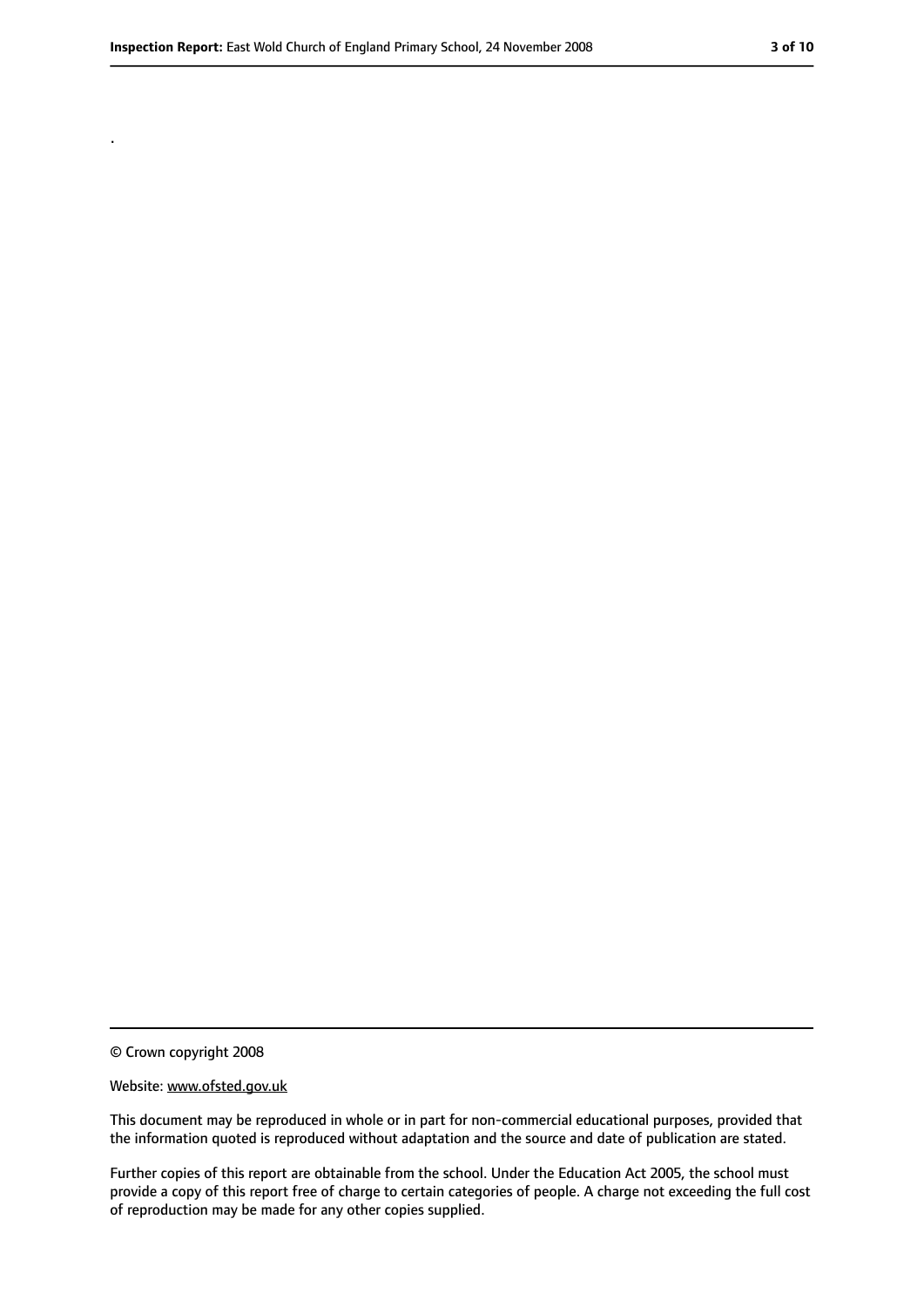## **Introduction**

The inspection was carried out by two Additional Inspectors, who evaluated the overall effectiveness of the school and investigated:

- whether the school demonstrates good progress and achievement on the part of most pupils, and in that context, if the school has succeeded in halting the decline in standards in Key Stage 1
- how well the school promotes spiritual moral, social and cultural development and whether this contributes to the school's efforts to foster community cohesion
- how effectively the school provides academic quidance for pupils
- whether leadership, management and governance are sufficiently robust to ensure that standards and quality improve.

Evidence was gathered from classroom visits and from discussions with staff, pupils and governors. The inspectors also examined pupils' work and school documents, especially assessment and safeguarding information. Other aspects of the school's work were not investigated in detail but the inspectors found no evidence to suggest that the school's own assessments, as given in its self-evaluation form, were not justified. These have been included, where appropriate, in this report.

## **Description of the school**

East Wold is smaller than the average primary school. This Church of England (voluntary controlled) school is in Legbourne, near Louth, and serves the village and outlying communities. Virtually all of the pupils are from White British backgrounds and, of the few with minority ethnic heritage, only two speak English as an additional language. Social circumstances in the area are broadly average, although the very low proportion of pupils known to be eligible for free school meals does not accurately reflect the hardship that some families face. On entry to the Early Years Foundation Stage (EYFS), children's attainments are generally similar to those expected of four-year-olds, but have been considerably lower in some intakes. The proportion of pupils with learning difficulties and/or disabilities, including those with a statement of special educational needs, is above that seen in schools nationally.

The school holds the Activemark, has Healthy Schools status and is a FA Charter School.

#### **Key for inspection grades**

| Grade 1       | Outstanding |
|---------------|-------------|
| $\sim$ $\sim$ |             |

- Grade 2 Good
- Grade 3 Satisfactory
- Grade 4 Inadequate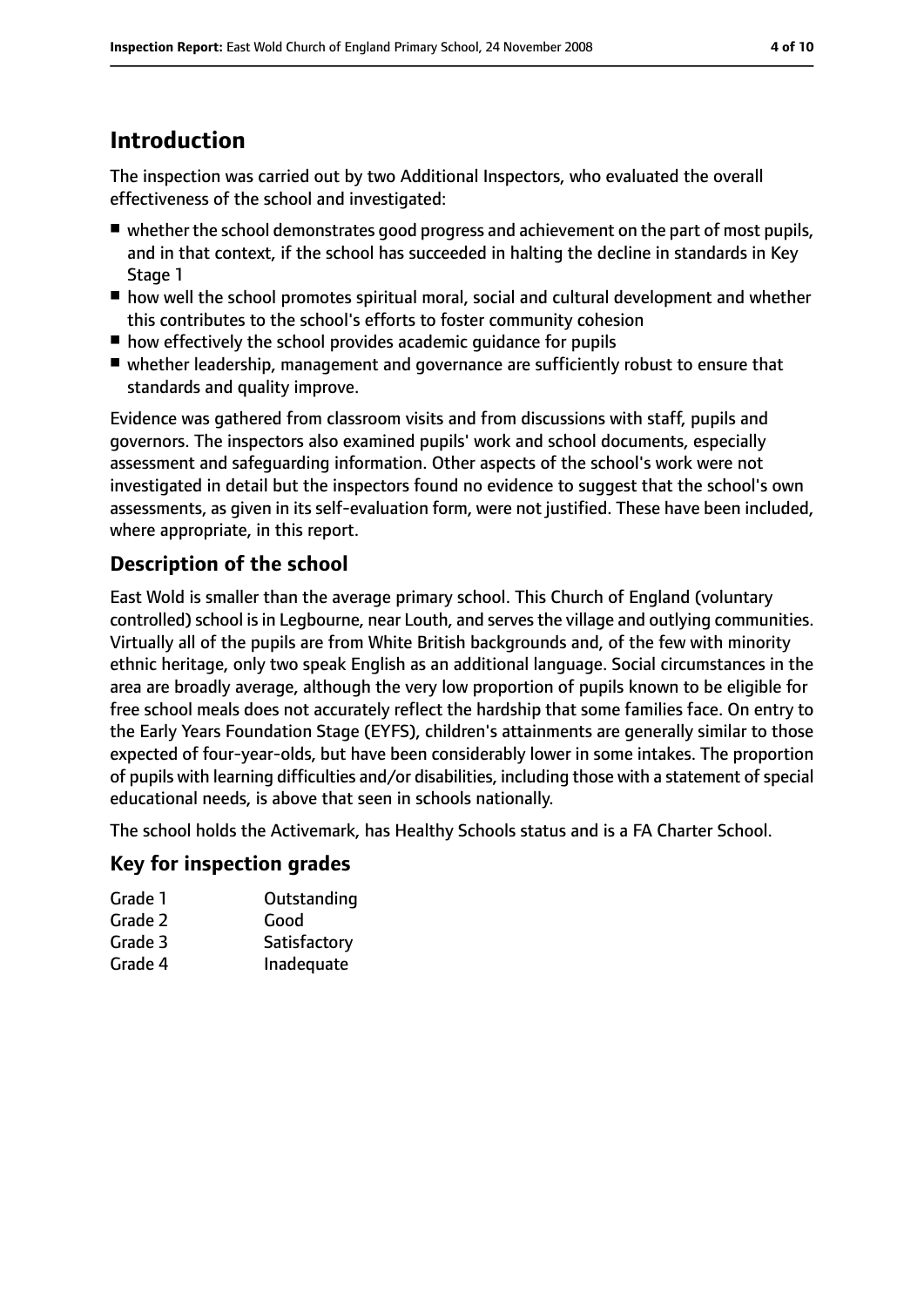## **Overall effectiveness of the school**

#### **Grade: 2**

East Wold Church of England Primary is a good school. Pupils thrive because the school's Christian values create a caring ethos and promote pupils' personal development effectively. Parents particularly value the way that the school helps pupils to settle to school life, be it at the start of the EYFS or when joining the school at other times. This comment from one parent typifies the views of many: 'The staff have been excellent in helping my child to settle in and, although he has found the transition quite difficult, it is evident that he is enjoying school more each week.' Another exceptionally strong feature of the school is the way staff use highly effective partnerships with neighbouring schools, outside providers and support agencies to broaden the curriculum and to provide excellent equality of opportunity for all pupils, from the most needy to the most able.

Standards in core subjects have varied in recent years. In this small school, staff turnover, relatively high levels of pupil mobility and the make-up of particular cohorts all have an impact. However, the school's efforts to stabilise and improve teaching and to remove barriers that affect pupils' learning have been largely successful. As a result, standards have risen in recent years. Overall, and specifically in speaking and listening, reading, mathematics and science, standards are currently above average by the time pupils leave the school. Standards in writing are below average. Weaker writing is particularly evident in Years 1 and 2 but continues into Key Stage 2. This affects overall standards in English, which remain broadly average. The school has recognised this issue and has put in place measures to strengthen pupils' basic writing skills but these have not yet had time to feed through to end of key stage standards. However, pupils' progress accelerates as they move through school and achievement over time is good. Effective provision for pupils who find learning difficult and for those with particular talents ensures that virtually all make the progress that they should and that many exceed expected rates of progress.

The teaching and the curriculum are good and pupils achieve well. Teachers' planning is conscientious in the way that it makes provision for pupils of all ages and abilities in the class. Teachers organise activities and deploy their teaching assistants effectively in this regard. Pupils are well motivated and participate fully in most activities because teachers give them a real voice in the learning process. Many activities start from pupils' interests or ideas and staff involve pupils regularly in evaluating their own success and future learning needs. This approach builds pupils' confidence and promotes independent learning effectively. When teaching is less effective, it is occasionally because timing issues, such as over-long introductory sessions or 'squeezed' summaries at the end of lessons, adversely affect learning.

The school has made considerable improvements to its resources and facilities for information and communication technology (ICT), which now has a prominent place in pupils' learning. Pupils attain good levels of competence in ICT under the supervision of the school's skilled administrator, who contributes effectively to the teaching and learning process. The school also has a strong focus on creative subjects. Provision for art and music is strong and enables pupils to attain good standards in these subjects. There are also plans to improve outdoor facilities for both learning and play, and pupils are enthusiastic about their role in these developments. An extensive range of educational visits, special events in the school and community, and out of school clubs promote exceptionally high levels of enjoyment and above average attendance rates that add much to pupils' learning and achievement. However, the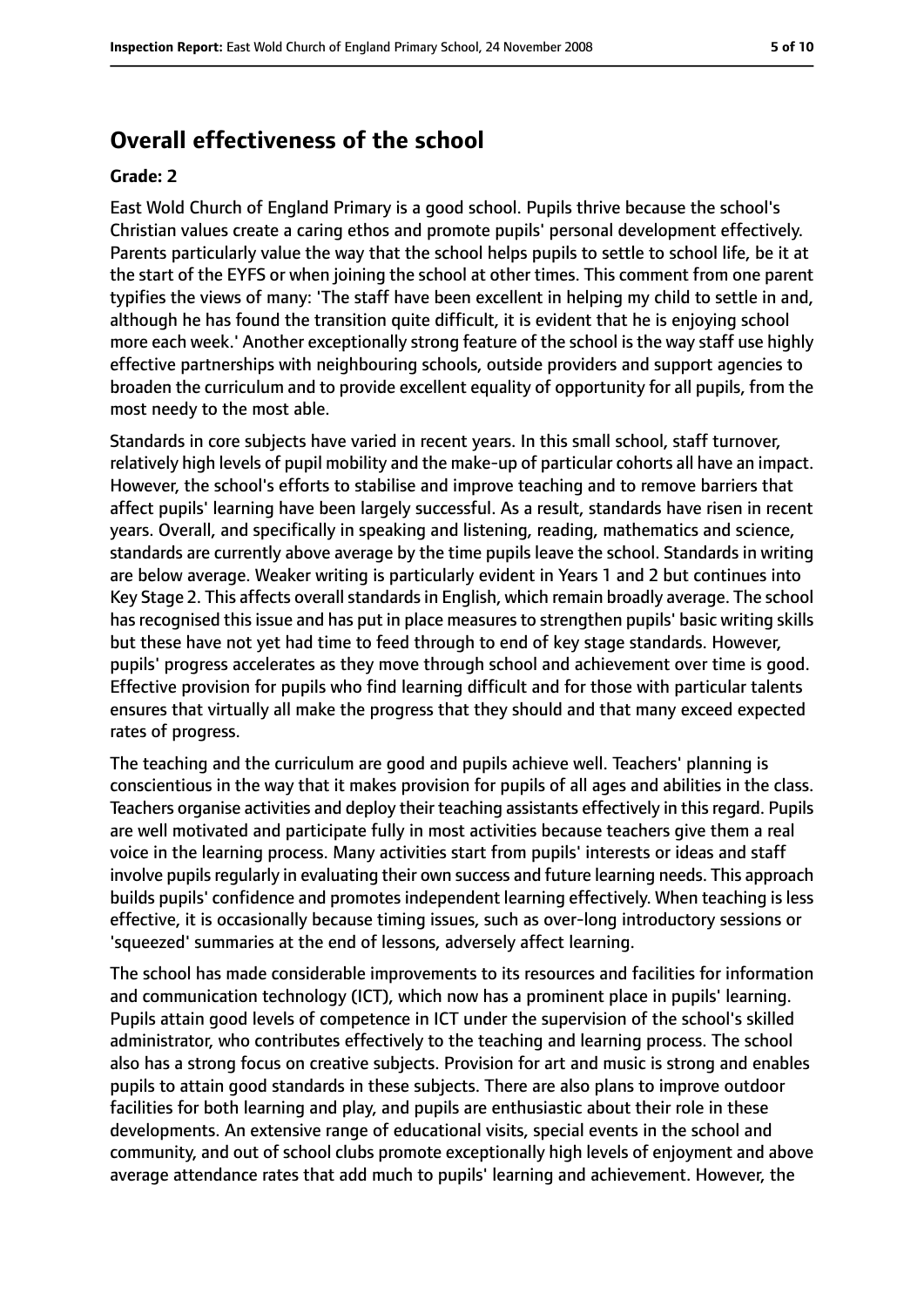curriculum lacks the global dimension necessary to give pupils a thorough understanding of issues that affect the wider world.

Care, guidance and support for pupils are good. The school's Christian ethos underpins its effective pastoral care for all pupils. Safeguarding arrangements are thorough and meet current government requirements. Teachers use their on-going assessments and marking of pupils' work to set targets and provide constructive advice that motivates pupils to succeed. Together with an effective programme of personal, social, health and citizenship education, these arrangements result in good levels of personal development and well-being for all pupils. Most pupils behave well, teachers have high expectations and manage occasional behavioural issues well. Spiritual, moral, social and cultural development is good overall, although cultural development is somewhat weaker than other strands. The school works hard to promote community cohesion. Pupils are well integrated with their local community but do not have the wider perspectives needed for life in an ethnically diverse society. Nevertheless, pupils act on a good understanding of the importance of safe and healthy lifestyles and their good standards of basic skills, including ICT, and positive attitudes to learning equip them well for future economic well-being.

Leadership and management function effectively at all levels. A strong focus on raising achievement permeates through to the management of the performance of staff at all levels. This approach results in both accountability and a strong sense of teamwork that ensures that all are working in the same direction. The creation of leadership teams spreads the leadership role, develops the leadership potential of all staff and, in doing so, gives the school a good capacity to improve further. Self-evaluation is accurate and governors are rigorous in holding the school to account for the challenging targets that it sets for itself. The school provides good value for money.

#### **Effectiveness of the Early Years Foundation Stage**

#### **Grade: 2**

Children's attainment on entry to Reception varies markedly from year to year. They make good progress and many enter Year 1 with skills and knowledge that are close to that expected, though these vary depending on the make-up of the cohort. In recent years, early writing skills have been weaker than other areas of learning and the school is taking corrective action. Induction procedures are a particular strength. Children settle quickly to school life and adults gain a good knowledge of each child's needs and respond to them. The caring environment and structured routines support children's confidence and personal development well. Parents are fully involved in their children's learning and welfare. Teaching is good. Staff assess children regularly and plan activities effectively to meet the full range of children's needs. There are plenty of activities for children to choose independently to practise skills, though there is scope to extend the facilities for outdoor learning. Children have good attitudes to learning and sustain their concentration on tasks well. The EYFS leader works effectively with the whole team of adults and has a clear understanding of the strengths and improvements to be made. She has provided good guidance on the new requirements for EYFS provision and brings considerable expertise to the assessment of children's performance.

#### **What the school should do to improve further**

- Raise standards in writing throughout school, particularly in Key Stage 1.
- Broaden pupils' horizons by introducing a stronger focus on global cultures and issues in all areas of the curriculum.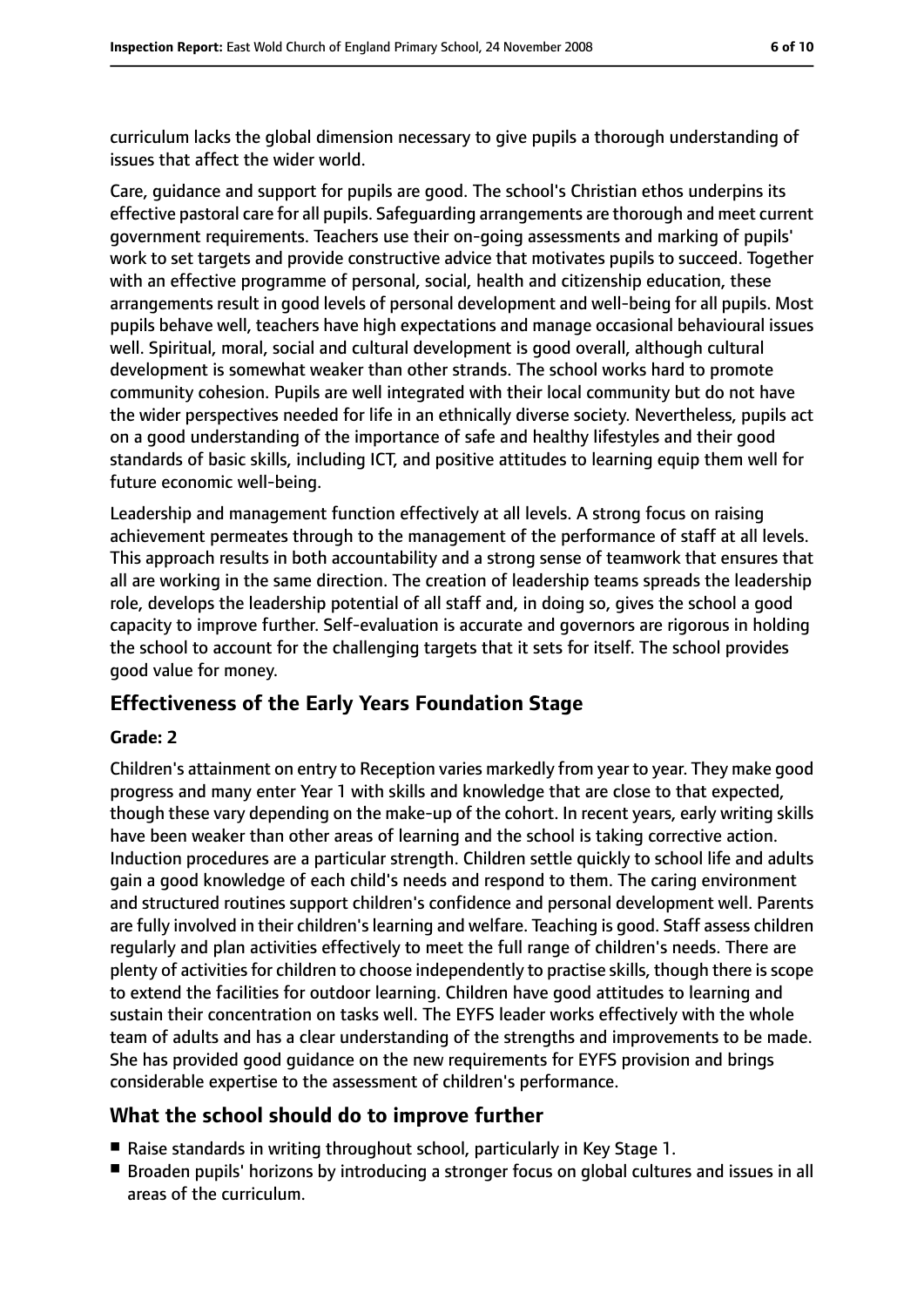**Any complaints about the inspection or the report should be made following the procedures set out in the guidance 'Complaints about school inspection', which is available from Ofsted's website: www.ofsted.gov.uk.**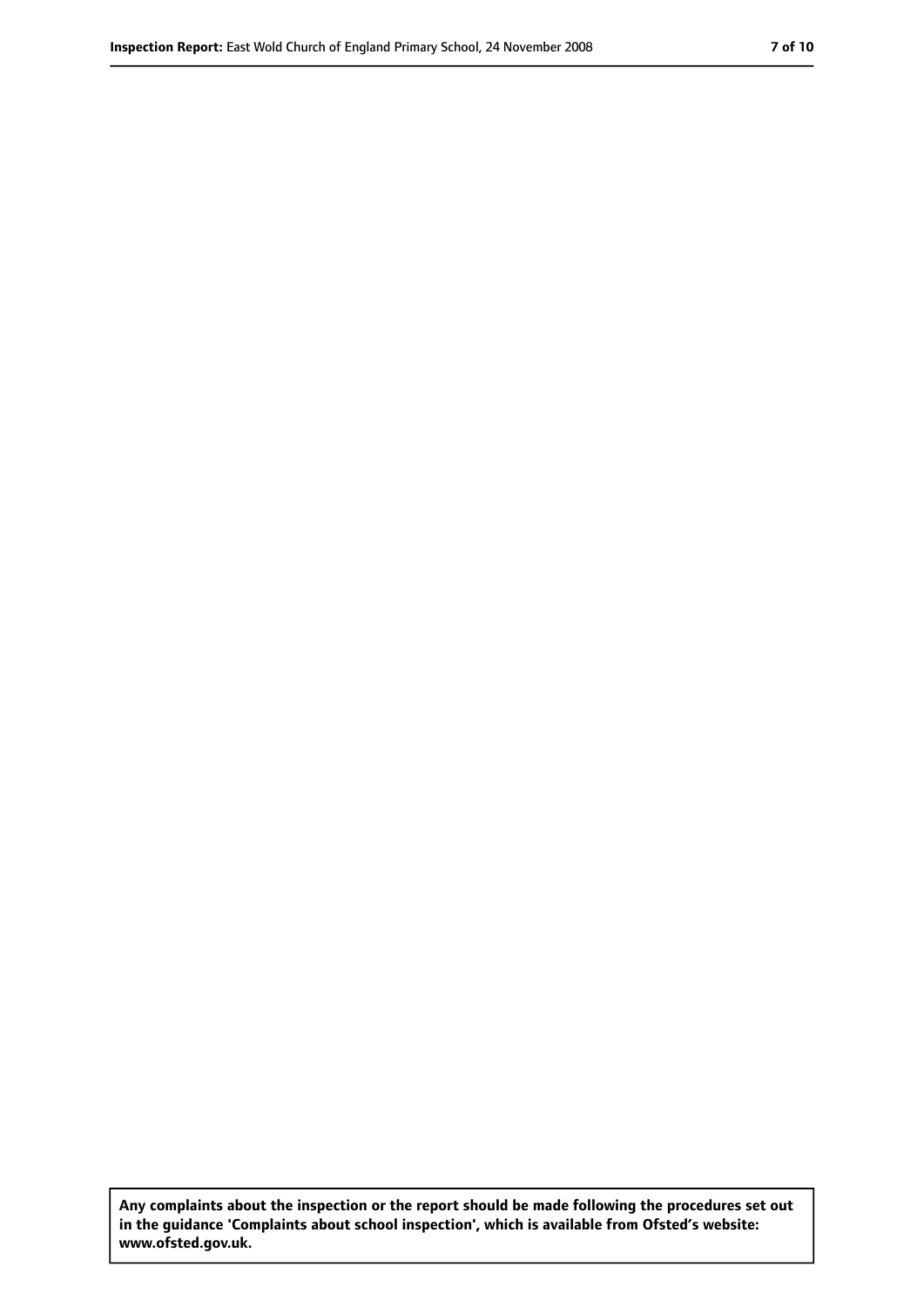## **Inspection judgements**

| Key to judgements: grade 1 is outstanding, grade 2 good, grade 3 satisfactory, and | <b>School</b>  |
|------------------------------------------------------------------------------------|----------------|
| arade 4 inadequate                                                                 | <b>Overall</b> |

#### **Overall effectiveness**

| How effective, efficient and inclusive is the provision of<br>education, integrated care and any extended services in meeting the<br>needs of learners? |     |
|---------------------------------------------------------------------------------------------------------------------------------------------------------|-----|
| Effective steps have been taken to promote improvement since the last<br>inspection                                                                     | Yes |
| How well does the school work in partnership with others to promote learners'<br>well being?                                                            |     |
| The capacity to make any necessary improvements                                                                                                         |     |

## **Effectiveness of the Early Years Foundation Stage**

| How effective is the provision in meeting the needs of children in the<br><b>EYFS?</b>       |  |
|----------------------------------------------------------------------------------------------|--|
| How well do children in the EYFS achieve?                                                    |  |
| How good are the overall personal development and well-being of the children<br>in the EYFS? |  |
| How effectively are children in the EYFS helped to learn and develop?                        |  |
| How effectively is the welfare of children in the EYFS promoted?                             |  |
| How effectively is provision in the EYFS led and managed?                                    |  |

#### **Achievement and standards**

| How well do learners achieve?                                                                               |  |
|-------------------------------------------------------------------------------------------------------------|--|
| The standards <sup>1</sup> reached by learners                                                              |  |
| How well learners make progress, taking account of any significant variations<br>between groups of learners |  |
| How well learners with learning difficulties and/or disabilities make progress                              |  |

#### **Annex A**

<sup>&</sup>lt;sup>1</sup>Grade 1 - Exceptionally and consistently high; Grade 2 - Generally above average with none significantly below average; Grade 3 - Broadly average to below average; Grade 4 - Exceptionally low.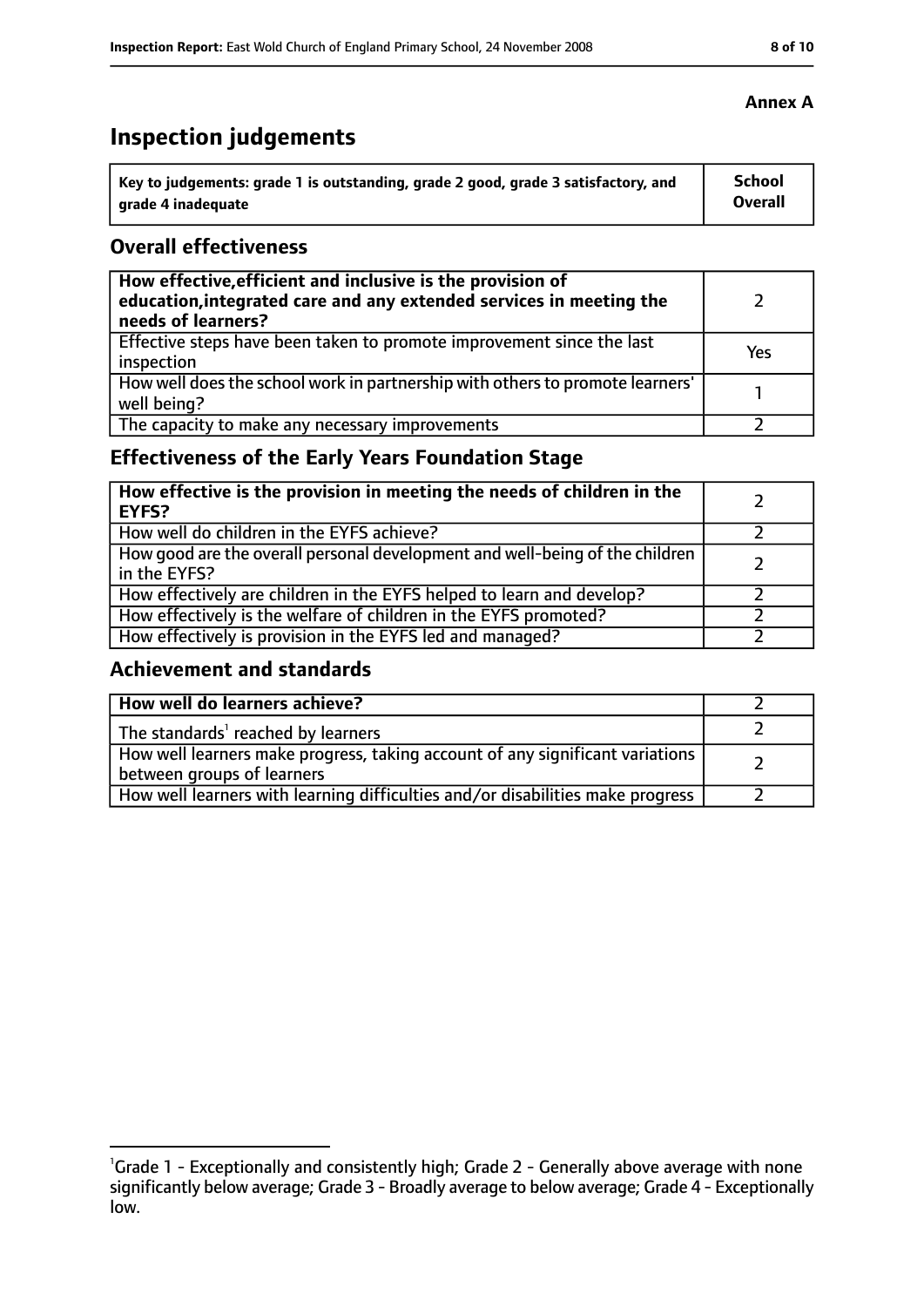## **Personal development and well-being**

| How good are the overall personal development and well-being of the<br>learners?                                 |  |
|------------------------------------------------------------------------------------------------------------------|--|
| The extent of learners' spiritual, moral, social and cultural development                                        |  |
| The extent to which learners adopt healthy lifestyles                                                            |  |
| The extent to which learners adopt safe practices                                                                |  |
| The extent to which learners enjoy their education                                                               |  |
| The attendance of learners                                                                                       |  |
| The behaviour of learners                                                                                        |  |
| The extent to which learners make a positive contribution to the community                                       |  |
| How well learners develop workplace and other skills that will contribute to<br>their future economic well-being |  |

# **The quality of provision**

| How effective are teaching and learning in meeting the full range of<br>learners' needs?              |  |
|-------------------------------------------------------------------------------------------------------|--|
| How well do the curriculum and other activities meet the range of needs and<br>interests of learners? |  |
| How well are learners cared for, quided and supported?                                                |  |

## **Leadership and management**

| How effective are leadership and management in raising achievement<br>and supporting all learners?                                              |     |
|-------------------------------------------------------------------------------------------------------------------------------------------------|-----|
| How effectively leaders and managers at all levels set clear direction leading<br>to improvement and promote high quality of care and education |     |
| How effectively leaders and managers use challenging targets to raise standards                                                                 |     |
| The effectiveness of the school's self-evaluation                                                                                               |     |
| How well equality of opportunity is promoted and discrimination eliminated                                                                      |     |
| How well does the school contribute to community cohesion?                                                                                      |     |
| How effectively and efficiently resources, including staff, are deployed to<br>achieve value for money                                          |     |
| The extent to which governors and other supervisory boards discharge their<br>responsibilities                                                  |     |
| Do procedures for safequarding learners meet current government<br>requirements?                                                                | Yes |
| Does this school require special measures?                                                                                                      | No  |
| Does this school require a notice to improve?                                                                                                   | No  |